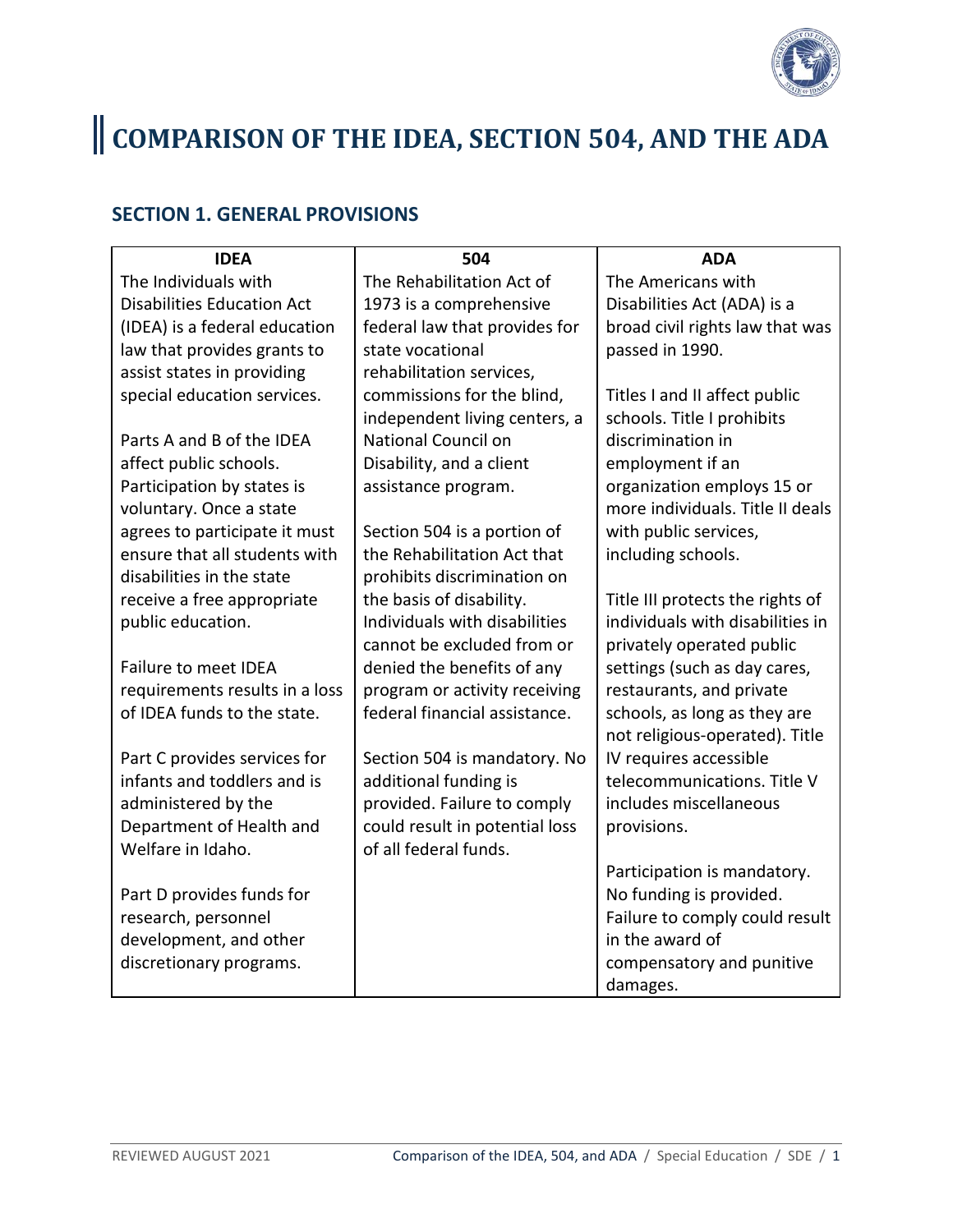# **SECTION 2. STUDENT ELIGIBILITY**

| <b>IDEA</b>                           | 504                              | <b>ADA</b>                      |
|---------------------------------------|----------------------------------|---------------------------------|
| Children ages 3 through 21            | 504 automatically protects       | Same as 504.                    |
| are eligible for Part B if they       | children who are eligible for    |                                 |
| have a disability and need            | Part B.                          | A public entity may not         |
| special education.                    |                                  | impose eligibility criteria for |
|                                       | In addition, all age ranges of   | participation in its programs   |
| The law lists specific disability     | individuals who have, have       | or activities that screen out,  |
| categories including autism,          | had, or are regarded as          | or tend to screen out,          |
| deaf-blindness,                       | having a physical or mental      | individuals with disabilities,  |
| developmental delay,                  | impairment that substantially    | unless necessary for            |
| emotional disturbance,                | limits a major life activity are | legitimate safety reasons.      |
| hearing impairment,                   | protected. Generally, districts  |                                 |
| intellectual disability,              | need to be concerned only        |                                 |
| orthopedic impairment,                | with students who currently      |                                 |
| health impairment, speech or          | have a disability.               |                                 |
| language impairment,                  |                                  |                                 |
| learning disability, traumatic        | Life activities include walking, |                                 |
| brain injury, and visual              | seeing, hearing, speaking,       |                                 |
| impairment. The law does              | breathing, learning, working,    |                                 |
| not require the district to           | caring for oneself and           |                                 |
| label a student by category of        | performing manual tasks.         |                                 |
| disability to provide services.       | The life activity that is        |                                 |
|                                       | affected does not have to be     |                                 |
| A team of qualified                   | learning for a student to have   |                                 |
| professionals and the parent          | 504 protections at school. To    |                                 |
| (the evaluation team)                 | be protected, an individual      |                                 |
| determines eligibility.               | must be "otherwise               |                                 |
| Infants and toddlers, birth           | qualified" for the program or    |                                 |
| through 2 years of age, with          | activity.                        |                                 |
| development delays are                |                                  |                                 |
| eligible under Part C of the<br>IDEA. | Eligibility is determined by a   |                                 |
|                                       | team of people (it is a best     |                                 |
|                                       | practice to include parents      |                                 |
|                                       | on the team, but it is not       |                                 |
|                                       | required).                       |                                 |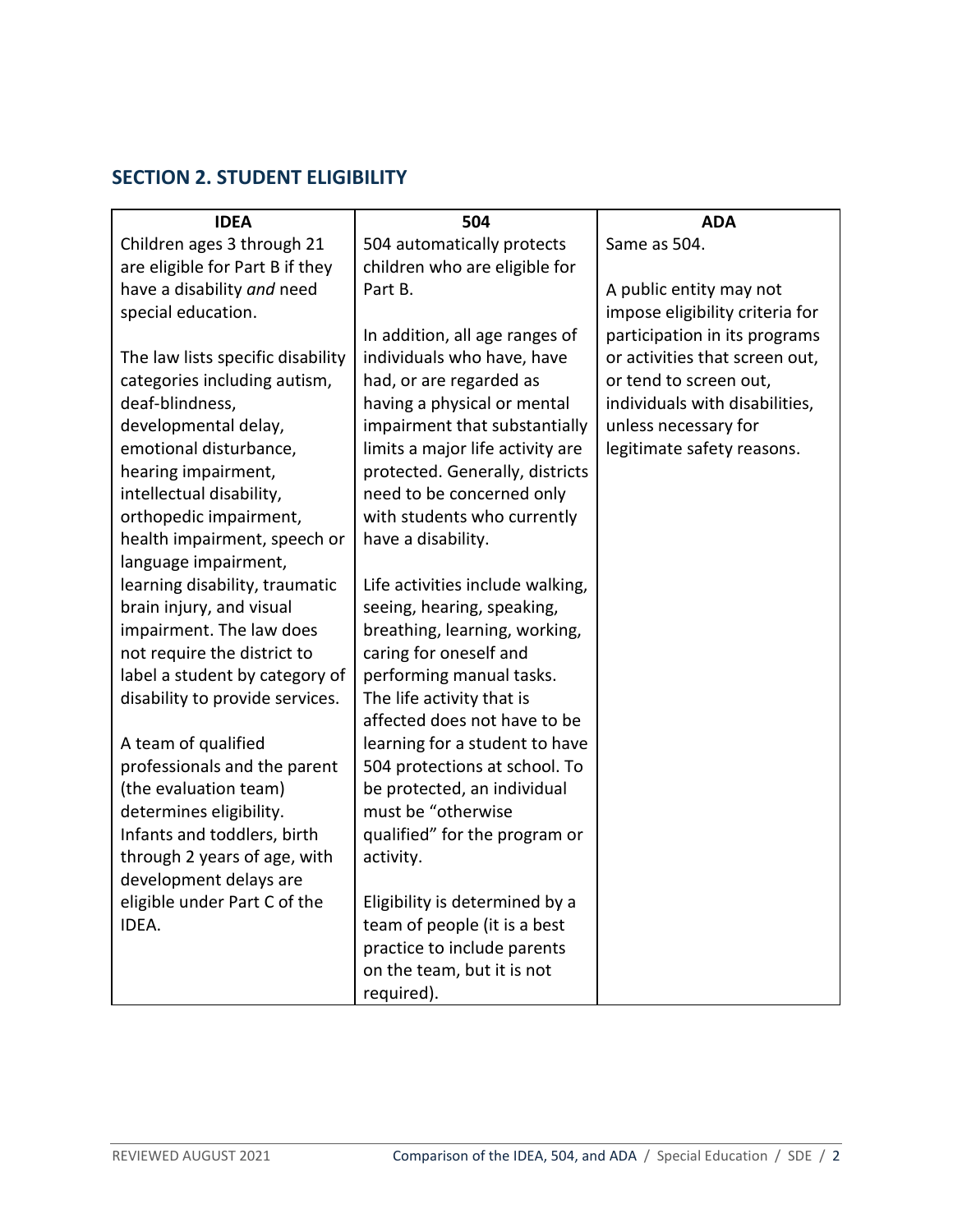# **SECTION 3. EDUCATIONAL RIGHTS**

| <b>IDEA</b>                      | 504                             | <b>ADA</b>                       |
|----------------------------------|---------------------------------|----------------------------------|
| Eligible students are entitled   | Many people think 504 only      | The ADA does not require         |
| to a free appropriate public     | requires the provision of       | the provision of FAPE to         |
| education (FAPE). FAPE           | reasonable accommodations.      | eligible students.               |
| includes special education       | This is true in employment and  |                                  |
| and related services.            | higher education, but not in    | However, the ADA provides        |
|                                  | public schools (elementary      | a layer of protections in        |
| Free means at public             | and secondary).                 | combination with Section         |
| expense. Appropriate means       |                                 | 504 actions.                     |
| in conformance with an IEP       | Eligible preschool, elementary, |                                  |
| that meets legal                 | and secondary students are      | Title II of the ADA includes a   |
| requirements. Public means       | entitled to FAPE. FAPE is       | general provision that           |
| provided under public            | defined by 504 as regular or    | prohibits discrimination and     |
| direction and supervision.       | special education and related   | denial of participation on       |
| Education includes preschool,    | aids and services to meet an    | the basis of disability. It also |
| elementary, and secondary,       | eligible student's needs as     | provides for equality of         |
| but not higher education.        | adequately as the needs of      | opportunity to participate       |
|                                  | students without disabilities   | in or benefit from programs      |
| FAPE is further defined by       | are met.                        | and services.                    |
| case law as an IEP that is       |                                 |                                  |
| developed in accordance with     | In practice, if a student       | The ADA requires                 |
| the law's procedures and that    | requires special education, he  | reasonable                       |
| is reasonably calculated to      | or she is usually served under  | accommodations for               |
| ensure educational benefit.      | the IDEA.                       | students with disabilities.      |
| The benefit must be more         |                                 |                                  |
| than trivial.                    | 504 requires that a plan be     |                                  |
|                                  | implemented for eligible        |                                  |
| The district must provide        | students. The plan does not     |                                  |
| related services that are        | have to be written, but         |                                  |
| necessary to assist the          | districts are advised to use a  |                                  |
| student to benefit from          | written accommodation plan      |                                  |
| special education. If a student  | to document the                 |                                  |
| does not need special            | accommodations that have        |                                  |
| education, he or she is not      | been determined necessary       |                                  |
| entitled to related services. In | and will be provided.           |                                  |
| Idaho, speech/language           |                                 |                                  |
| therapy is defined as special    | The provision of related        |                                  |
| education and can be a           | services may be required even   |                                  |
| stand-alone service.             | though a student does not       |                                  |
|                                  | need special education.         |                                  |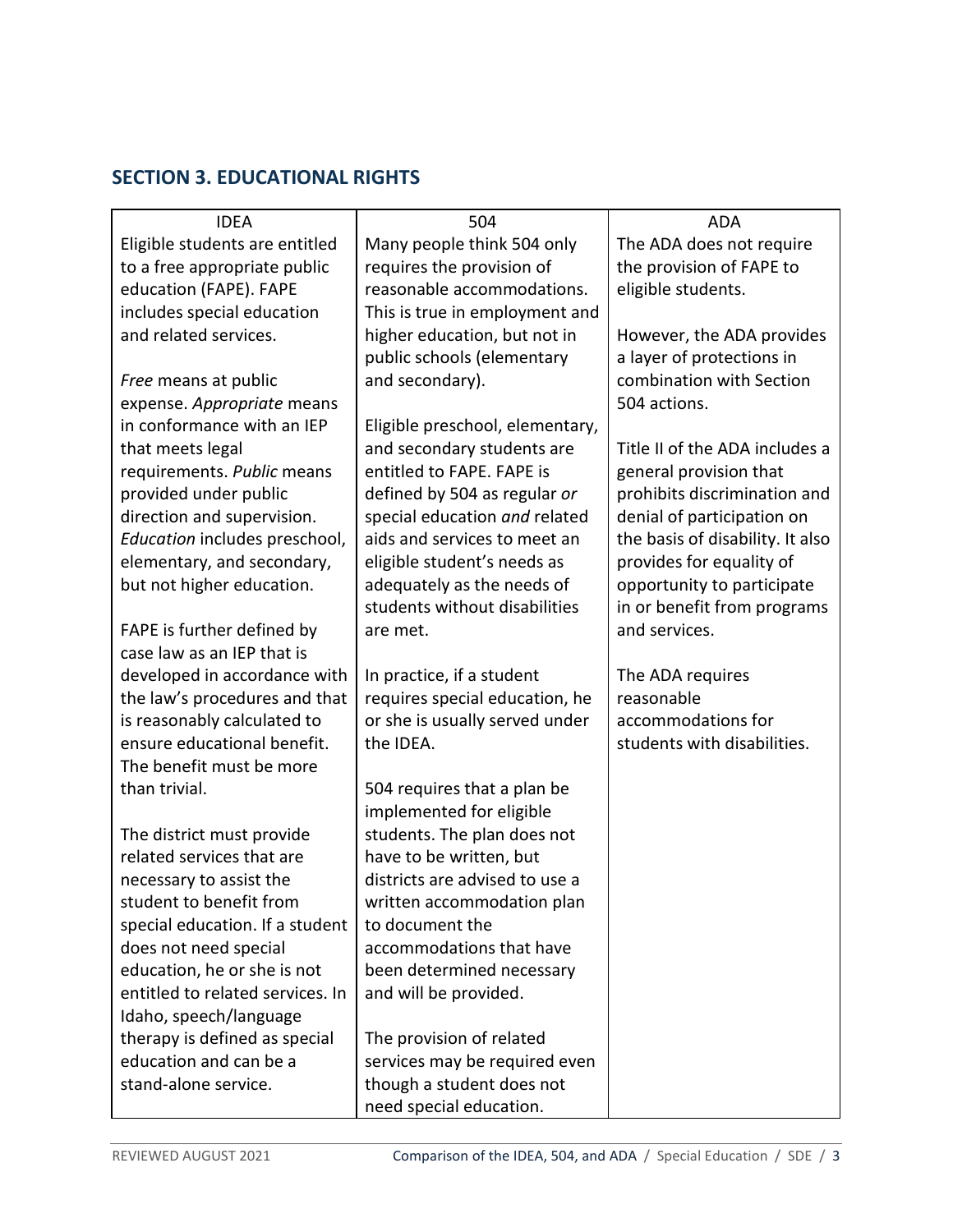#### **SECTION 4. EVALUATIONS**

| <b>IDEA</b>                   | 504                           | ADA                          |
|-------------------------------|-------------------------------|------------------------------|
| Written notice and consent    | Notice is required but        | The ADA does not delineate   |
| are required before an        | consent is not. Consent is a  | specific evaluation          |
| evaluation or reevaluation is | good practice. Periodic       | requirements but reasonable  |
| conducted. Reevaluations are  | reevaluations are required; 3 | accommodations must be       |
| required every 3 years.       | years is a best practice.     | provided for entrance exams. |
|                               |                               |                              |
| A parent and/or adult         | There are no provisions for   |                              |
| student can obtain an         | independent educational       |                              |
| independent educational       | evaluations.                  |                              |
| evaluation at public expense  |                               |                              |
| if he or she disagrees with   |                               |                              |
| the district's evaluation,    |                               |                              |
| unless the district goes to a |                               |                              |
| due process hearing.          |                               |                              |
|                               |                               |                              |

# **SECTION 5. LEAST RESTRICTIVE ENVIRONMENT**

| <b>IDEA</b>                      | 504                           | ADA                              |
|----------------------------------|-------------------------------|----------------------------------|
| Districts must ensure that a     | 504 has the same require-     | Individuals with disabilities    |
| continuum of alternative         | ments for a continuum of      | must be integrated to the        |
| placements exists for            | alternative placements as the | maximum extent appropriate.      |
| students with disabilities. A    | IDEA and presumes that        | Separate programs are            |
| student cannot be removed        | students are educated in the  | permitted where necessary to     |
| from the general education       | general education classroom   | ensure equal opportunity, but    |
| classroom or curriculum          | if possible.                  | exclusion from the regular       |
| unless the nature or severity    |                               | program is prohibited.           |
| of his or her disability is such | 504 does not mention the      | Reasonable accommodations        |
| that the student cannot be       | general education curriculum. | may be required in the           |
| satisfactorily educated in the   |                               | regular program even when a      |
| general education classroom      | Placement decisions are       | special program for              |
| with supplementary aids and      | made annually by a group of   | individuals with disabilities is |
| services.                        | knowledgeable people who      | provided. The existence of a     |
|                                  | draw on information from a    | special program may affect       |
| Placement decisions must be      | variety of sources.           | the extent of                    |
| made annually by the IEP         |                               | accommodations that must         |
| team.                            |                               | be provided in the regular       |
|                                  |                               | program.                         |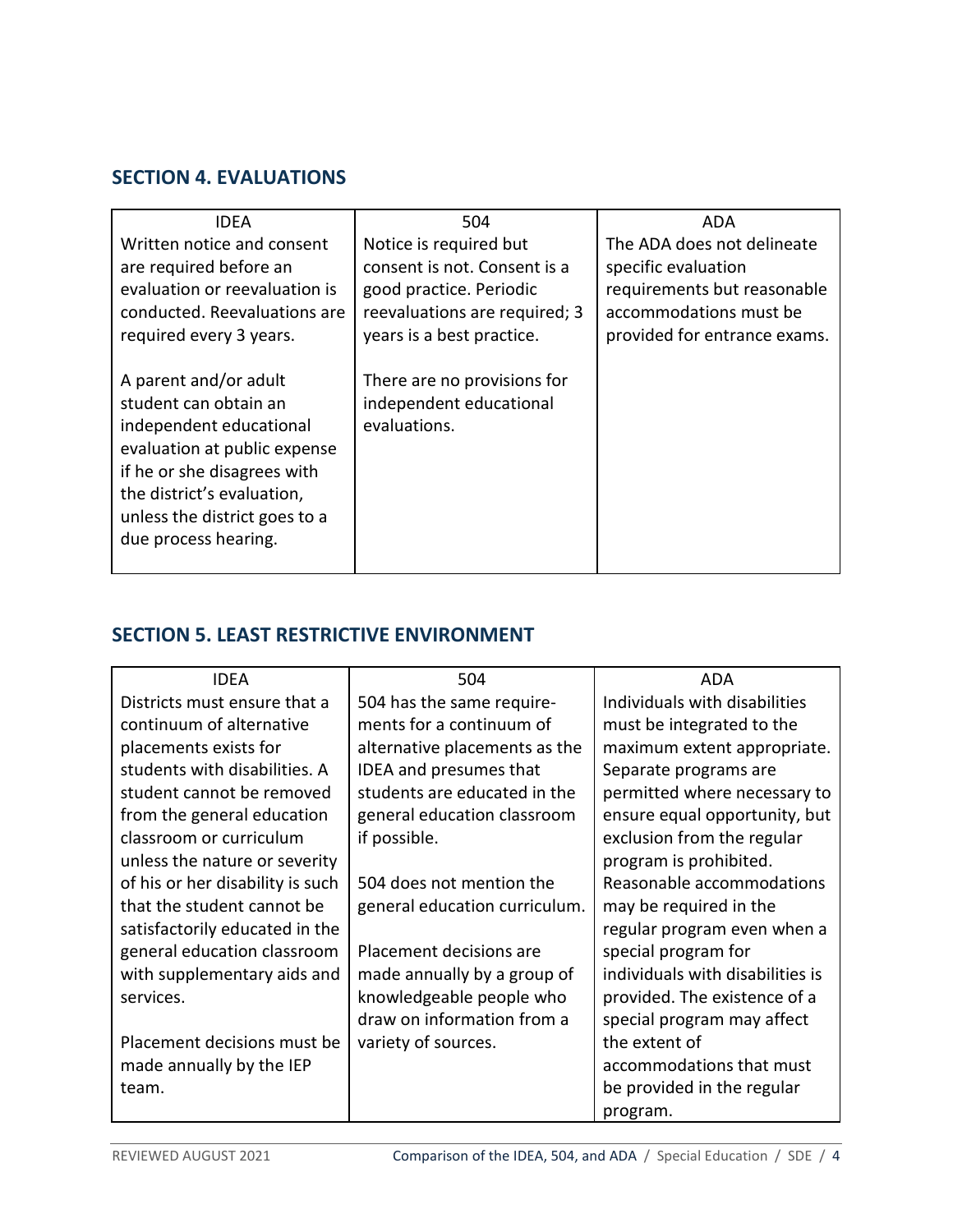## **SECTION 6. PROCEDURAL SAFEGUARDS**

| <b>IDEA</b>                                                    | 504                                                            | <b>ADA</b>                 |
|----------------------------------------------------------------|----------------------------------------------------------------|----------------------------|
| A parent and an adult                                          | A parent must receive notice                                   | The ADA does not delineate |
| student must receive notice                                    | when the district proposes or                                  | specific procedural        |
| when the district proposes or                                  | refuses to initiate or change                                  | safeguards.                |
| refuses to initiate or change                                  | identification, evaluation,                                    |                            |
| identification, evaluation,                                    | placement, or the provision                                    |                            |
| placement, or the provision                                    | of FAPE. The notice does not                                   |                            |
| of FAPE. The notice, which                                     | have to be written, but it is a                                |                            |
| must be written, includes                                      | good practice. Notice is only                                  |                            |
| specific components. It is                                     | required for significant                                       |                            |
| required for any change in                                     | changes in placement. It is a                                  |                            |
| placement.                                                     | good practice to provide                                       |                            |
|                                                                | notice for all changes in                                      |                            |
| Written consent is required                                    | placement.                                                     |                            |
| for all assessments and initial                                |                                                                |                            |
| placement in special                                           | Expulsion and long-term or                                     |                            |
| education.                                                     | repeated suspensions are                                       |                            |
|                                                                | considered significant                                         |                            |
| Elaborate and complex                                          | changes in placement and                                       |                            |
| procedures are set forth in                                    | invoke specific procedural                                     |                            |
| the law for the discipline of                                  | safeguards. A student cannot                                   |                            |
| students with disabilities. A                                  | be expelled for behavior that                                  |                            |
| student cannot be expelled<br>for behavior that is a           | is a manifestation of his or                                   |                            |
| manifestation of his or her                                    | her disability. Educational<br>services for a student who is   |                            |
|                                                                |                                                                |                            |
| disability. Educational                                        | expelled for behavior that is<br>not a manifestation of his or |                            |
| services for a student who is                                  |                                                                |                            |
| expelled for behavior that is<br>not a manifestation of his or | her disability may cease.                                      |                            |
| her disability may not cease.                                  |                                                                |                            |
|                                                                |                                                                |                            |
|                                                                |                                                                |                            |